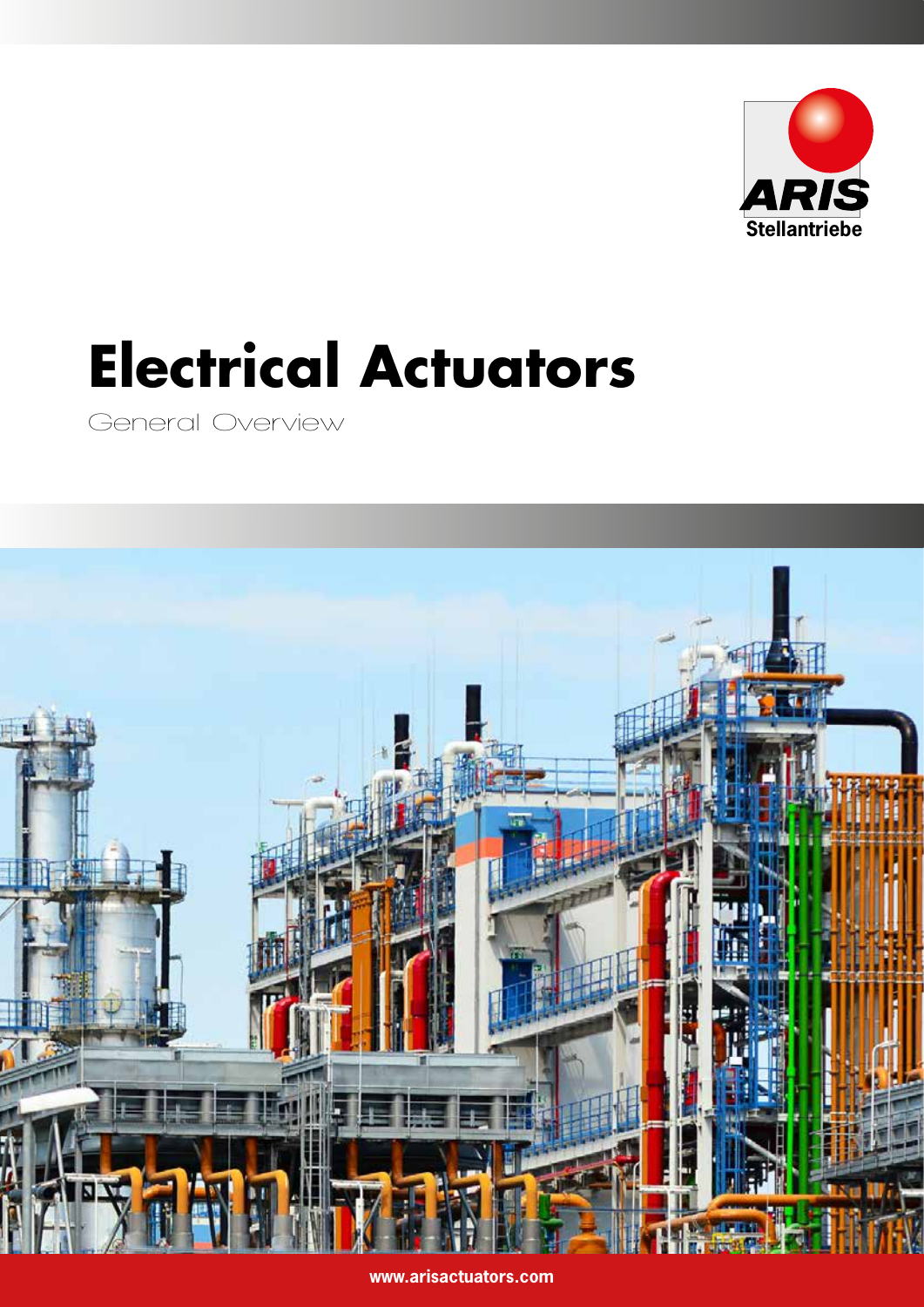# **ARIS bridges gaps**

#### **You are faced with a problem in your system and are looking for an alternative or new solution?**

40 years of experience and in-house expertise. ARIS created new capacities for their design department and located it back to the headquarters in Troisdorf/Germany. We develop and build high-quality electric actuators which are equipped with contemporary technology. Drives made by ARIS are created by our engineers, technicians and the sales team in close cooperation with our clients. So we are able to develop marketable products from scratch to production under one single roof. In addition to standard products, we can implement individual solutions for customer projects as well as special drives as OEM goods.

#### **Come to ARIS** – **Your specialist for modern actuator**  technology "Made in Germany".





**ARIS Stellantriebe GmbH** – Your experienced partner. For many years, the ARIS brand stands for high quality and customized solutions in all areas of industrial plant and machinery:

- $\Box$  Environmental engineering
- **D** Pharmaceutical industry
- $\Box$  Food industry
- □ Heater/Burner
- **D** Furnaces
- **D** Public services
- □ Supplier

#### **ARIS actuators and valves operate in various applications:**

- Dosing pumps
- $\Box$  Industrial burners
- Air conditioning and ventilation
- **D** Boilers
- $\Box$  Painting lines
- **D** Blinds
- $\Box$  Industrial furnaces
- Autoclaves





ARIS Stellantriebe GmbH • Rotter Viehtrift 9 • D-53842 Troisdorf Telefon +49 2241 25186-0 • aris@stellantriebe.de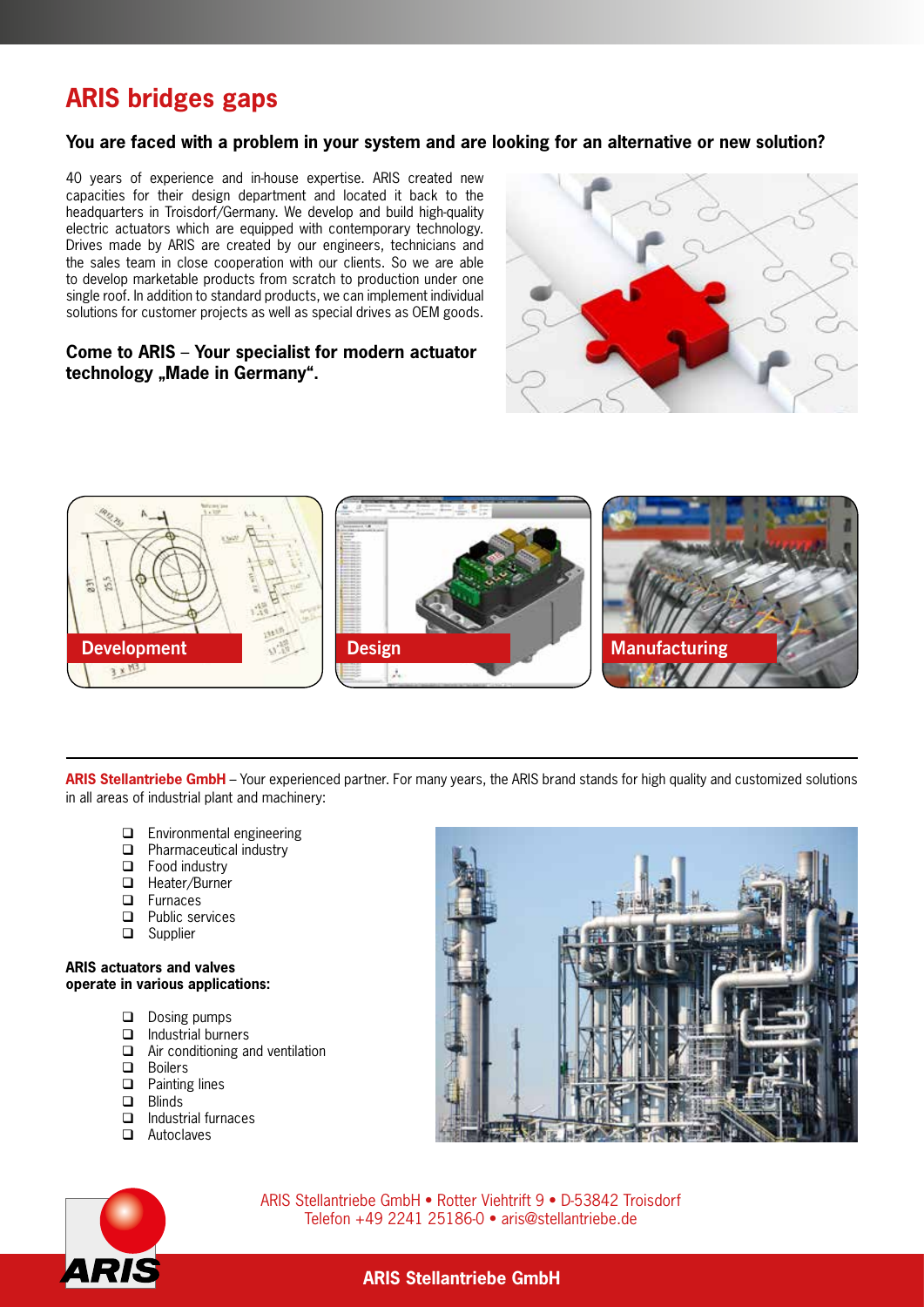## **SHORT OVERVIEW Actuator range**

## Intelligent Line

*Access to Industry 4.0 with modern actuator technology. All drives are equipped with electronic position indication and comprehensive networking features.*

#### **COMPACT LINE**

*The entry level series with robust and reliable technology in a small housing but with high operating and connectivity comfort.*

# Classic Line

*The allrounder with a wide accessory range for all applications. Classic actuator technology with synchronous motor and spur gearing.*

#### **Rotary and part-turn drives**

| Tensor | Fully electronic controlled actuator with exact time and torque control and a precision gear. |
|--------|-----------------------------------------------------------------------------------------------|
| Nano   | Classic actuator technology with synchronous motor and spur gearing.                          |
| Nano+  | Versatile, flexible and robust on a very small layout.                                        |
| CL     | The robust standard drives in 3 types up to 300 Nm.                                           |

#### **Linear drives/Damper actuators**

| Linearis TE       | Innovative linear motion drive with maintenance-free DrySpin© thread technology. The Intelligent<br>Line edition with Tensor drive heads (Linearis TE).                |  |  |  |  |
|-------------------|------------------------------------------------------------------------------------------------------------------------------------------------------------------------|--|--|--|--|
| Linearis $N+$ /CL | Innovative linear motion drive with maintenance-free DrySpin© thread technology. The Classic<br>Line edition with drive heads Nano+ (Linearis N+) or CL (Linearis CL). |  |  |  |  |
| CL-H              | The fully capsuled linear motion actuator with CL drive heads.                                                                                                         |  |  |  |  |

#### **Drives for Ex zone 1**

| <b>Tensor Ex</b> | All Intelligent Line actuators (incl. Linearis) are available with flame-proof enclosures for use in<br>explosive atmospheres. |
|------------------|--------------------------------------------------------------------------------------------------------------------------------|
| Nano Ex          | All Compact Line actuators are available with flame-proof enclosures for use in explosive<br>atmospheres.                      |
| Nano+ Ex         | All actuators of type Nano+ and CL-S (incl. Linearis) are available with flame-proof enclosures                                |
| CL Ex            | for use in explosive atmospheres.                                                                                              |

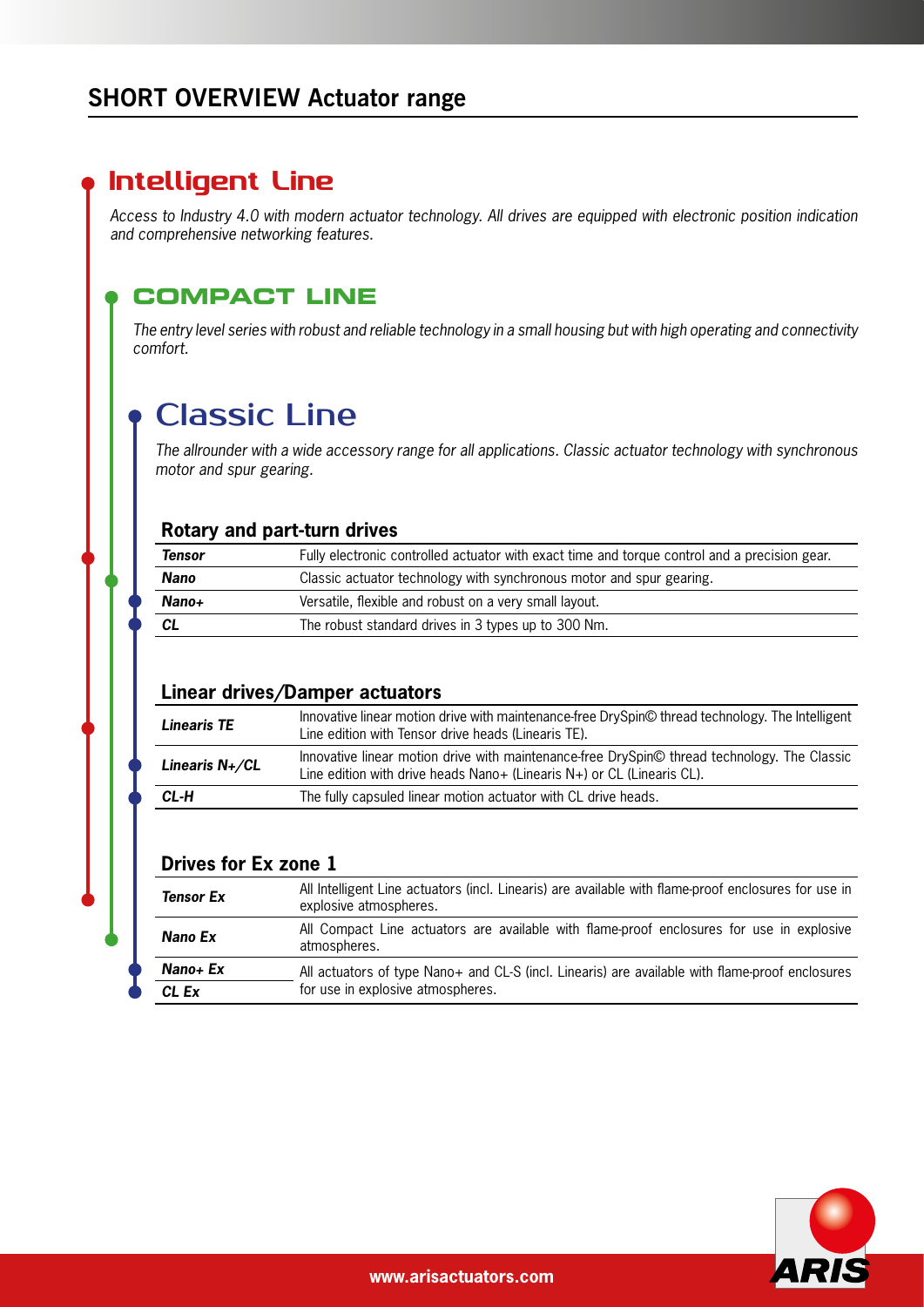#### Product matrix - Electrical actuators  $1/3$

### Rotary and part-turn actuators

|           |                          | <b>Tensor S</b>                            | <b>Tensor M</b>                            | <b>Nano S</b>         | <b>Nano M</b>         |  |
|-----------|--------------------------|--------------------------------------------|--------------------------------------------|-----------------------|-----------------------|--|
|           | Series                   | Intelligent Line                           | Intelligent Line                           | <b>Compact Line</b>   | <b>Compact Line</b>   |  |
|           | Pos. indication/Shut-off | Hall sensor                                | Hall sensor                                | Switches/Cams         | Switches/Cams         |  |
|           | Motor                    | BLDC                                       | BLDC                                       | Synchronous           | Synchronous           |  |
|           | Gear                     | Precision                                  | Precision                                  | Standard              | Standard              |  |
|           | Cover                    | Polycarbonate or<br>powder coated aluminum | Polycarbonate or<br>powder coated aluminum | Polycarbonate         | Polycarbonate         |  |
|           | Time/Torque monitoring   | yes                                        | yes                                        | no                    | n <sub>0</sub>        |  |
|           | Travel                   | Multiturn                                  | Multiturn                                  | $320^\circ$           | 150°/100°             |  |
|           | Perm. voltage input      | yes                                        | yes                                        | no                    | no                    |  |
|           | Protection class         | IP 65 (opt. 66)                            | IP 65 (opt. 66)                            | IP 65 (opt. IP 66)    | IP 65 (opt. IP 66)    |  |
|           | Torque/Force             | $120$ $Nm$                                 | $3060$ Nm                                  | $520$ Nm              | 3060 Nm               |  |
|           | Actuating time           | $0, 860$ s/90 $^{\circ}$                   | $6180s/90^{\circ}$                         | $360 s/90^{\circ}$    | $6180s/90^{\circ}$    |  |
|           | Voltage AC/DC            | 85-265 V / plan                            | 85-265 V / plan                            | 24, 115, 230 V / 24 V | 24, 115, 230 V / 24 V |  |
|           | Potentiometer            | electronical                               | electronical                               | mechanical            | mechanical            |  |
| Z         | add. switches            | 4 pcs. electronical                        | 4 pcs. electronical                        | 2 pcs.                | 2 pcs.                |  |
| <b>LL</b> | Heating                  | automatisch                                | automatisch                                | yes                   | yes                   |  |
|           | Relais                   | yes                                        | yes                                        | yes                   | yes                   |  |
| Z         | Controller               | PID controller                             | PID controller                             | Position controller   | Position controller   |  |
| C         | Current output           | yes                                        | yes                                        | yes                   | yes                   |  |
|           | Industrial bus           | yes                                        | yes                                        | n <sub>0</sub>        | n <sub>0</sub>        |  |
|           | mech. manual override    | yes                                        | yes                                        | no                    | no                    |  |
| $\Box$    | Service switch           | Standard                                   | Standard                                   | yes                   | yes                   |  |
|           | Position indicator       | electronical                               | electronical                               | mechanical            | mechanical            |  |
| $\bullet$ | Hand wheel               | yes                                        | yes                                        | yes                   | yes                   |  |









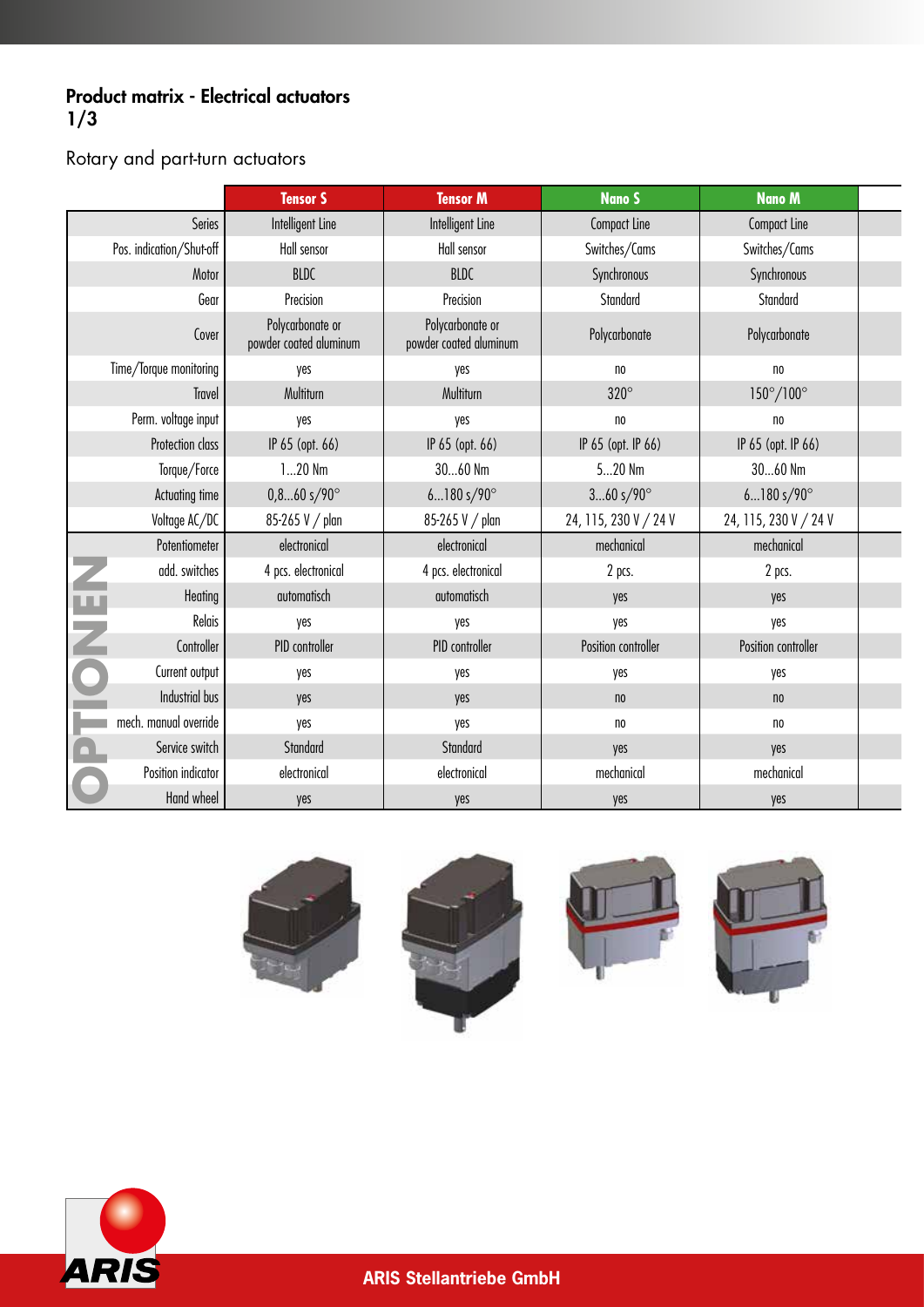#### Product matrix - Electrical actuators 1/3

Rotary and part-turn actuators

| Nano+S              | Nano+M              | $CL-S$                    | $CL-M$                | $CL-1$                |
|---------------------|---------------------|---------------------------|-----------------------|-----------------------|
|                     |                     |                           |                       |                       |
| <b>Classic Line</b> | Classic Line        | <b>Classic Line</b>       | <b>Classic Line</b>   | <b>Classic Line</b>   |
| Switches/Cams       | Switches/Cams       | Switches/Cams             | Switches/Cams         | Switches/Cams         |
| Synchronous         | Synchronous         | Synchronous               | Synchronous           | Synchronous           |
| Standard            | Standard            | Standard                  | Standard              | Standard              |
| Alu                 | Alu                 | Alu                       | Alu                   | Alu                   |
| n <sub>0</sub>      | no                  | n <sub>0</sub>            | no                    | no                    |
| Multiturn           | Multiturn           | Multiturn                 | Multiturn             | Multiturn             |
| no                  | no                  | n <sub>0</sub>            | no                    | n <sub>0</sub>        |
| IP 65 (opt. 66)     | IP 65 (opt. IP 66)  | IP 65 (opt. 66)           | IP 65 (opt. 66)       | IP 65 (opt. 66)       |
| $520$ Nm            | 3060 Nm             | 240 Nm                    | 60100 Nm              | 140300 Nm             |
| $360 s/90^{\circ}$  | $6180s/90^{\circ}$  | $0, 8120$ s/90 $^{\circ}$ | $6200 s/90^{\circ}$   | $17140 s/90^{\circ}$  |
| 115, 230 V / 24 V   | 115, 230 V / 24 V   | 24, 115, 230 V / 24 V     | 24, 115, 230 V / 24 V | 24, 115, 230 V / 24 V |
| mechanical          | mechanical          | mechanical                | mechanical            | mechanical            |
| 4 pcs.              | 4 pcs.              | 6 pcs.                    | 6 pcs.                | 6 pcs.                |
| yes                 | yes                 | yes                       | yes                   | yes                   |
| yes                 | yes                 | yes                       | yes                   | yes                   |
| Position controller | Position controller | Position controller       | Position controller   | Position controller   |
| yes                 | yes                 | yes                       | yes                   | yes                   |
| n <sub>0</sub>      | n <sub>0</sub>      | n <sub>0</sub>            | $\mathsf{no}$         | n <sub>0</sub>        |
| $\mathsf{no}$       | no                  | yes                       | yes                   | yes                   |
| yes                 | yes                 | yes                       | yes                   | yes                   |
| mechanical          | mechanical          | mechanical                | mechanical            | mechanical            |
| yes                 | yes                 | yes                       | yes                   | yes                   |











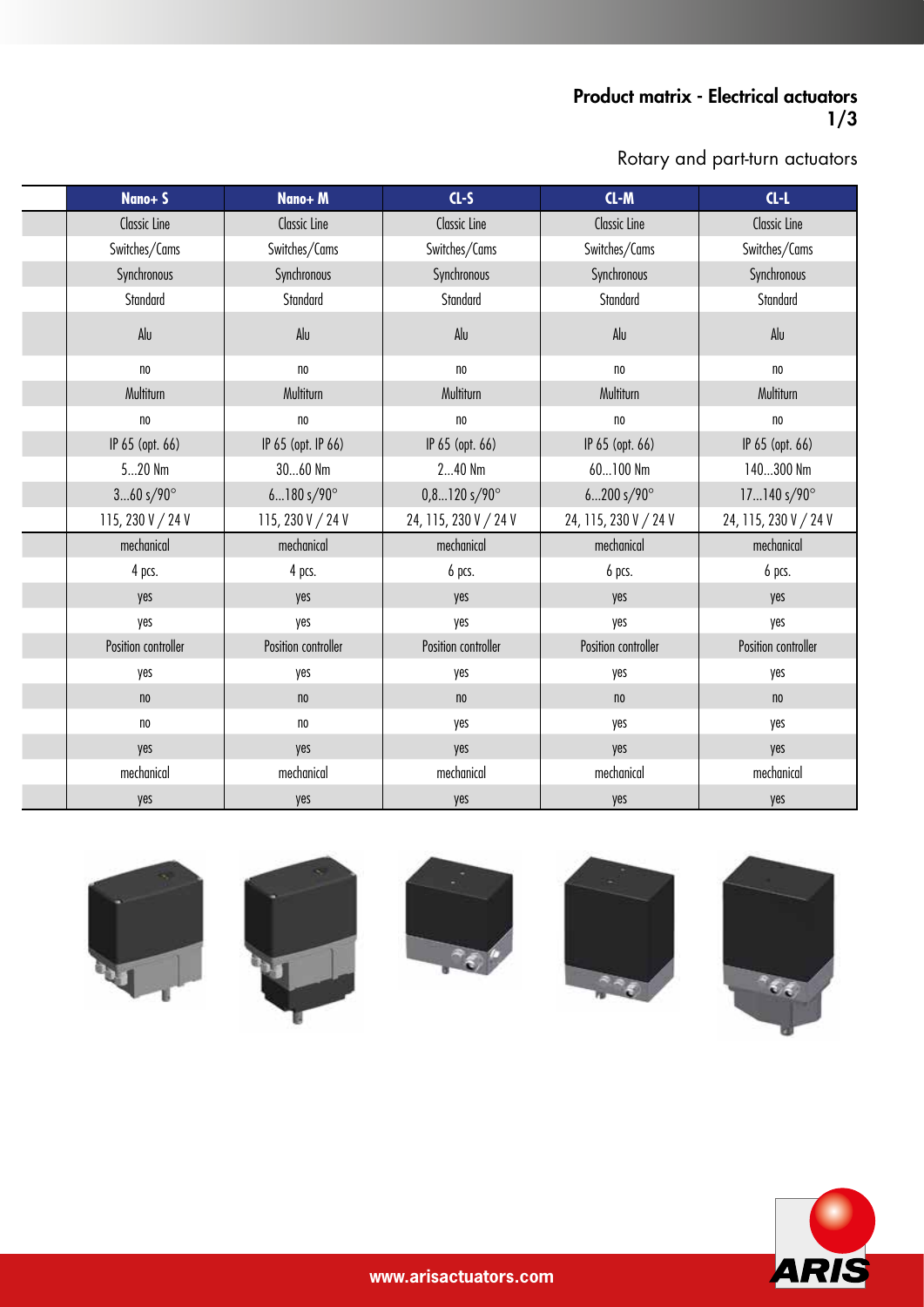#### Product matrix - Electrical actuators 2/3

Flame-proof rotary and part-turn actuators

|                          |                          | <b>Tensor Ex S</b>      | <b>Tensor Ex M</b>  | <b>Nano Ex S</b>      |  |
|--------------------------|--------------------------|-------------------------|---------------------|-----------------------|--|
|                          | Series                   | Intelligent Line        | Intelligent Line    | Compact Line          |  |
|                          | Pos. indication/Shut-off | Hall sensor             | Hall sensor         | Switches/Cams         |  |
|                          | Motor                    | BLDC                    | BLDC                | Synchronous           |  |
|                          | Gear                     | Precision               | Precision           | Standard              |  |
|                          | Time/Torque monitoring   | yes                     | yes                 | n <sub>0</sub>        |  |
|                          | Travel                   | Multiturn               | Multiturn           | $320^\circ$           |  |
|                          | Perm. voltage input      | yes                     | yes                 | n <sub>0</sub>        |  |
|                          | Protection class         | IP 65                   | IP 65               | IP 65                 |  |
|                          | Torque/Force             | $120$ $Nm$              | $3060$ Nm           | $520$ Nm              |  |
|                          | Actuating time           | $0,860$ s/90 $^{\circ}$ | $6180s/90^\circ$    | $360s/90^\circ$       |  |
|                          | Voltage AC/DC            | 85-265 V / plan         | 85-265 V / plan     | 24, 115, 230 V / 24 V |  |
|                          | Potentiometer            | electronical            | electronical        | mechanical            |  |
| Z                        | add. switches            | 4 pcs. electronical     | 4 pcs. electronical | 2 pcs.                |  |
| ш                        | Heating                  | automatisch             | automatisch         | yes                   |  |
|                          | Relais                   | yes                     | yes                 | yes                   |  |
| Z                        | Controller               | PID controller          | PID controller      | Position controller   |  |
|                          | Current output           | yes                     | yes                 | yes                   |  |
|                          | Industrial bus           | yes                     | yes                 | n <sub>0</sub>        |  |
| ╾                        | mech. manual override    | yes                     | yes                 | n <sub>0</sub>        |  |
| $\overline{\phantom{a}}$ | Service switch           | Standard                | Standard            | yes                   |  |
|                          | Position indicator       | $\mathsf{no}$           | n <sub>0</sub>      | n <sub>0</sub>        |  |
|                          | Hand wheel               | n <sub>0</sub>          | no                  | no                    |  |







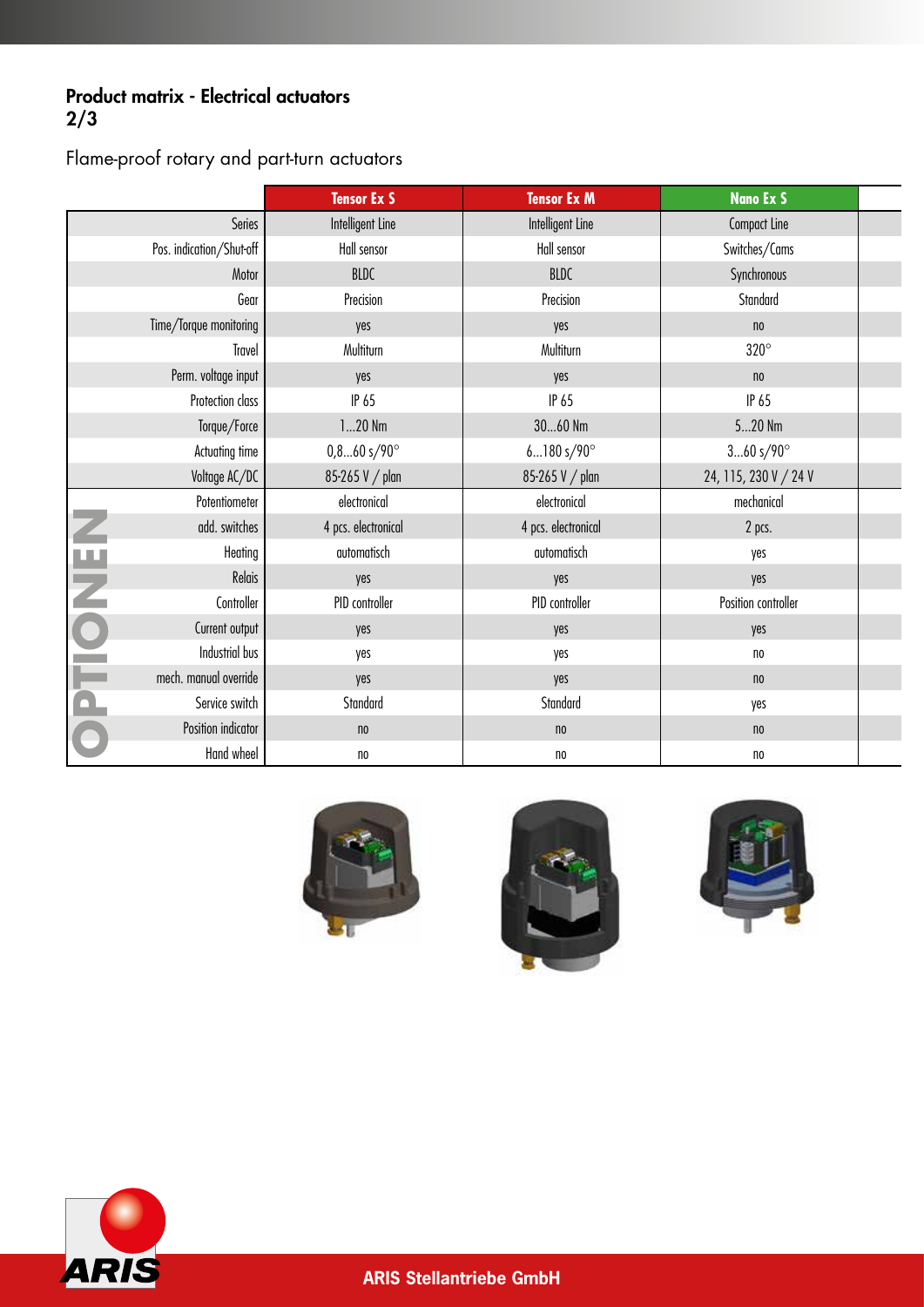#### Product matrix - Electrical actuators 2/3

Flame-proof rotary and part-turn actuators

| <b>Nano Ex M</b>          | Nano+ Ex S          | Nano+ Ex M          | CL Ex S                  |
|---------------------------|---------------------|---------------------|--------------------------|
| Compact Line              | <b>Classic Line</b> | <b>Classic Line</b> | <b>Classic Line</b>      |
| Switches/Cams             | Switches/Cams       | Switches/Cams       | Switches/Cams            |
| Synchronous               | Synchronous         | Synchronous         | Synchronous              |
| Standard                  | Standard            | Standard            | Standard                 |
| n <sub>0</sub>            | $\mathsf{no}$       | n <sub>0</sub>      | $\mathsf{no}$            |
| $150^{\circ}/100^{\circ}$ | Multiturn           | Multiturn           | Multiturn                |
| n <sub>0</sub>            | $\mathsf{no}$       | n <sub>0</sub>      | n <sub>0</sub>           |
| IP 65                     | IP 65               | IP 65               | IP 65                    |
| $3060$ Nm                 | $520$ Nm            | $3060$ Nm           | $240$ Nm                 |
| $6180s/90^{\circ}$        | $360s/90^\circ$     | $6180s/90^\circ$    | $0,8120$ s/90 $^{\circ}$ |
| 24, 115, 230 V / 24 V     | 115, 230 V / 24 V   | 115, 230 V / 24 V   | 24, 115, 230 V / 24 V    |
| mechanical                | electronical        | electronical        | mechanical               |
| 2 pcs.                    | 4 pcs.              | 4 pcs.              | 6 pcs.                   |
| yes                       | yes                 | yes                 | yes                      |
| yes                       | yes                 | yes                 | yes                      |
| Position controller       | Position controller | Position controller | Position controller      |
| yes                       | yes                 | yes                 | yes                      |
| no                        | $\mathsf{no}$       | n <sub>0</sub>      | n <sub>0</sub>           |
| n <sub>0</sub>            | n <sub>0</sub>      | n <sub>0</sub>      | n <sub>0</sub>           |
| yes                       | yes                 | yes                 | yes                      |
| n <sub>0</sub>            | n <sub>0</sub>      | n <sub>0</sub>      | n <sub>0</sub>           |
| n <sub>0</sub>            | $\mathsf{no}$       | $\mathsf{no}$       | n <sub>0</sub>           |









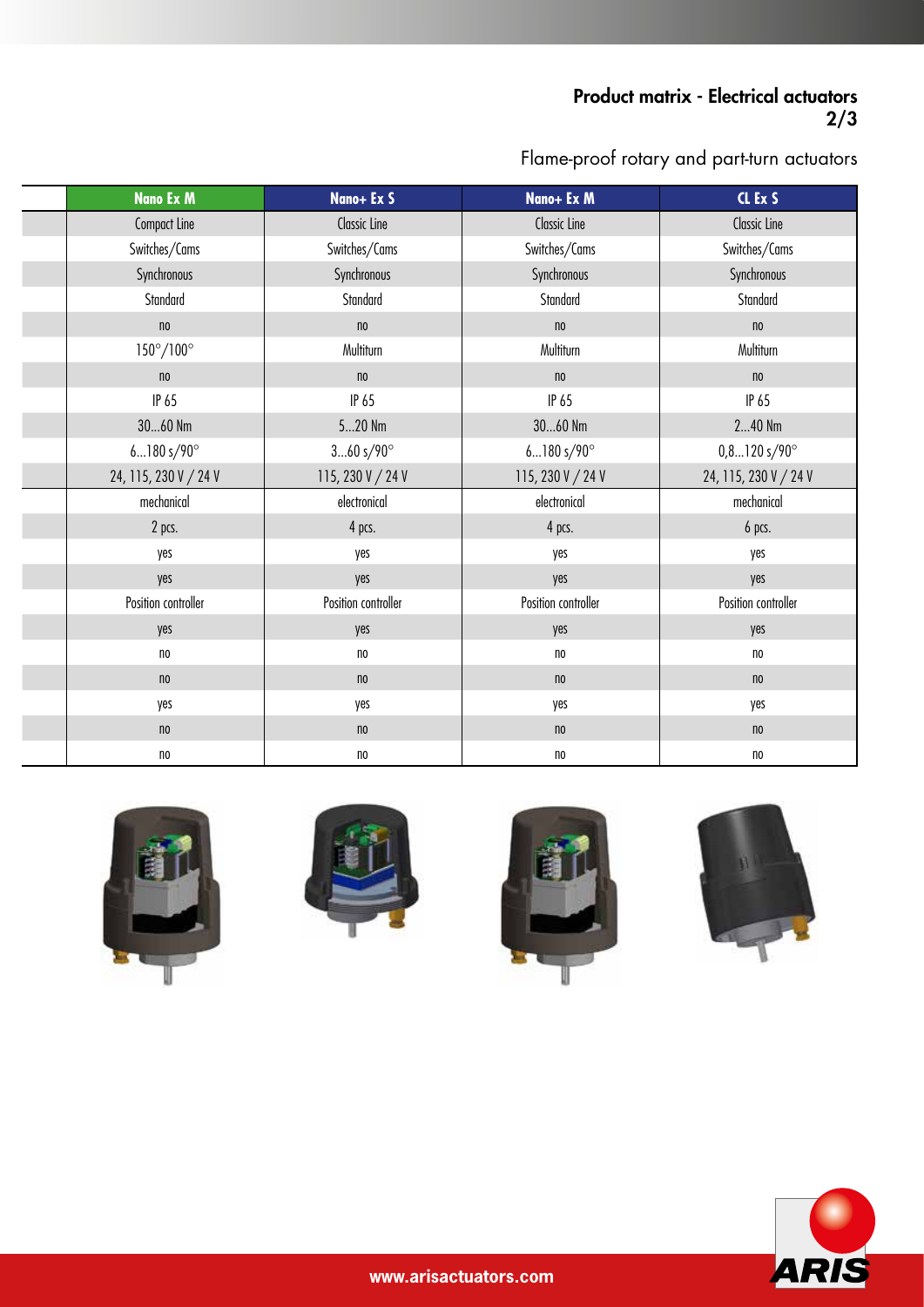#### Product matrix - Electrical actuators 3/3

Linear motion drives/Damper actuator

|                         |                          | <b>Linearis TE (Tensor)</b> | Linearis N+ (Nano+)   | <b>Linearis CL</b>    |  |
|-------------------------|--------------------------|-----------------------------|-----------------------|-----------------------|--|
|                         | Series                   | Intelligent Line            | <b>Classic Line</b>   | <b>Classic Line</b>   |  |
|                         | Pos. indication/Shut-off | Hall sensor                 | Switches/Cams         | Switches/Cams         |  |
|                         | Motor                    | BLDC                        | Synchronous           | Synchronous           |  |
|                         | Gear                     | Precision                   | Standard              | Standard              |  |
|                         | Time/Torque monitoring   | yes                         | n <sub>0</sub>        | n <sub>0</sub>        |  |
|                         | Travel                   | $150 / 300$ mm              | $150 / 300$ mm        | $150 / 300$ mm        |  |
|                         | Perm. voltage input      | yes                         | $\mathsf{no}$         | n <sub>0</sub>        |  |
|                         | Protection class         | IP 65 (opt. 66)             | IP 65 (opt. 66)       | IP 65 (opt. 66)       |  |
|                         | Torque/Force             | 6001800 N                   | 6001800 N             | 6003200 N             |  |
|                         | Actuating time           | $0.73.3$ mm/s               | $0.73.3$ mm/s         | $1.76.7$ mm/s         |  |
|                         | Voltage AC/DC            | 85-265 V / plan             | 24, 115, 230 V / 24 V | 24, 115, 230 V / 24 V |  |
|                         | Potentiometer            | electronical                | mechanical            | mechanical            |  |
| Z                       | add. switches            | 4 pcs. electronical         | 4 pcs.                | 6 pcs.                |  |
| ш                       | Heating                  | automatisch                 | yes                   | yes                   |  |
|                         | Relais                   | yes                         | yes                   | yes                   |  |
| Z                       | Controller               | PID controller              | Position controller   | Position controller   |  |
| $\bullet$               | Current output           | yes                         | yes                   | yes                   |  |
|                         | Industrial bus           | yes                         | $\mathsf{no}$         | $\mathsf{no}$         |  |
| <b>Service</b>          | mech. manual override    | yes                         | n <sub>0</sub>        | yes                   |  |
| $\overline{\mathbf{C}}$ | Service switch           | Standard                    | yes                   | yes                   |  |
|                         | Position indicator       | electronical                | mechanical            | mechanical            |  |
|                         | Hand wheel               | yes                         | yes                   | yes                   |  |



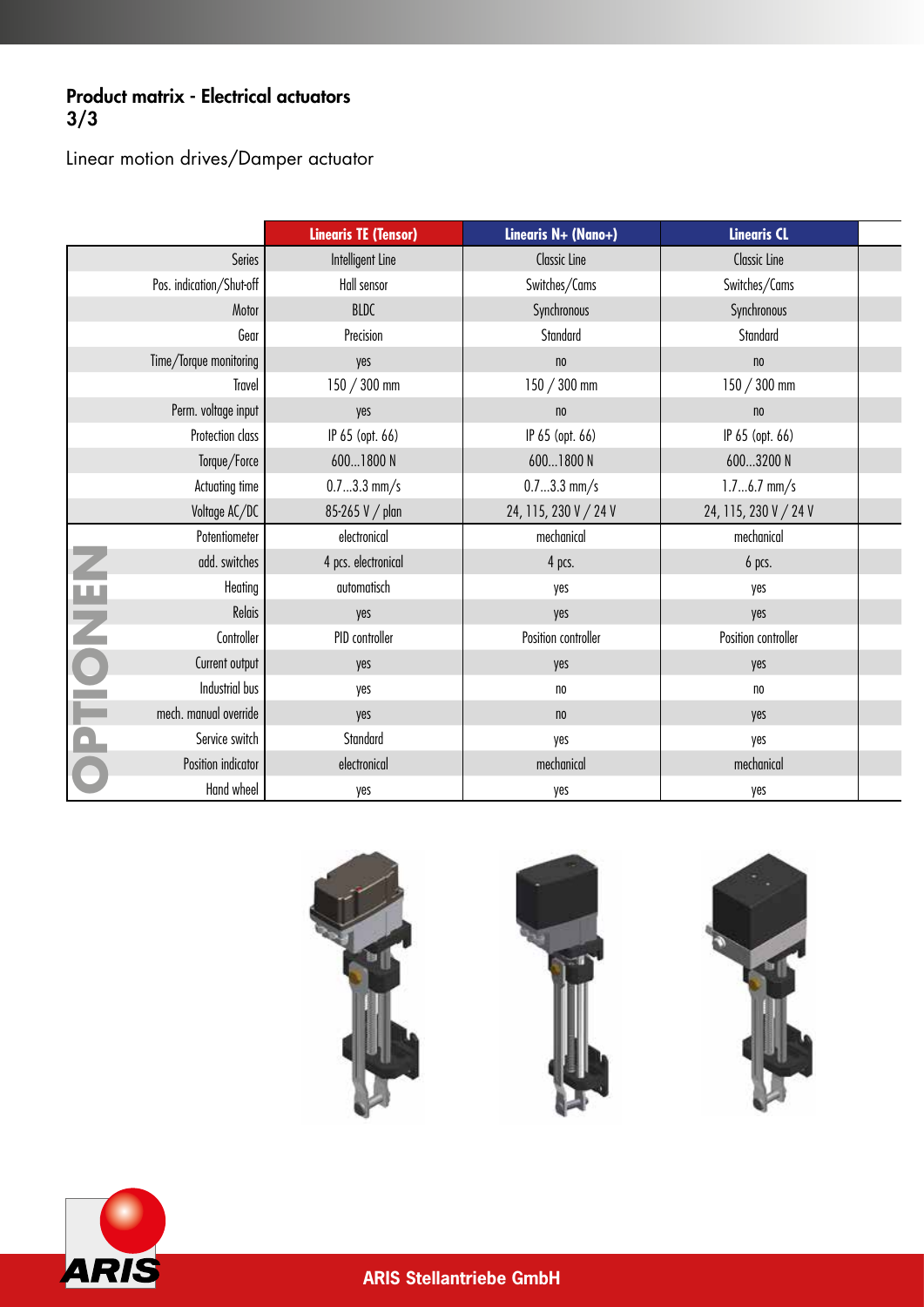#### Product matrix - Electrical actuators  $\frac{1}{3}/3$

Linear motion drives/Damper actuator

|                       |                       | Flame-proof         |                       |
|-----------------------|-----------------------|---------------------|-----------------------|
| $CL-H$                | <b>Linearis TE Ex</b> | Linearis N+ Ex      | <b>Linearis CL Ex</b> |
| Classic Line          | Intelligent Line      | <b>Classic Line</b> | <b>Classic Line</b>   |
| Switches/Cams         | Hall sensor           | Switches/Cams       | Switches/Cams         |
| Synchronous           | BLDC                  | Synchronous         | Synchronous           |
| Standard              | Precision             | Standard            | Standard              |
| n <sub>0</sub>        | yes                   | $\mathsf{no}$       | $\mathsf{no}$         |
| 1501000 mm            | $150 / 300$ mm        | $150 / 300$ mm      | $150 / 300$ mm        |
| n <sub>0</sub>        | yes                   | n <sub>0</sub>      | n <sub>0</sub>        |
| IP 65                 | IP 65                 | IP 65               | IP 65                 |
| 6004000 N             | 6001800 N             | 6001800 N           | 6003200 N             |
| $1.76.6$ mm/s         | $0.73.3$ mm/s         | $0.73.3$ mm/s       | $1.76.7$ mm/s         |
| 24, 115, 230 V / 24 V | 85-265 V / plan       | 115, 230 V / 24 V   | 24, 115, 230 V / 24 V |
| mechanical            | electronical          | mechanical          | mechanical            |
| 6 pcs.                | 4 pcs. electronical   | 4 pcs.              | 6 pcs.                |
| yes                   | automatisch           | yes                 | yes                   |
| yes                   | yes                   | yes                 | yes                   |
| Position controller   | PID controller        | Position controller | Position controller   |
| yes                   | yes                   | yes                 | yes                   |
| n                     | yes                   | n <sub>0</sub>      | n <sub>0</sub>        |
| yes                   | yes                   | n <sub>0</sub>      | n <sub>0</sub>        |
| yes                   | Serie                 | yes                 | yes                   |
| mechanical            | n <sub>0</sub>        | n <sub>0</sub>      | n <sub>0</sub>        |
| yes                   | no                    | no                  | no                    |











**www.arisactuators.com**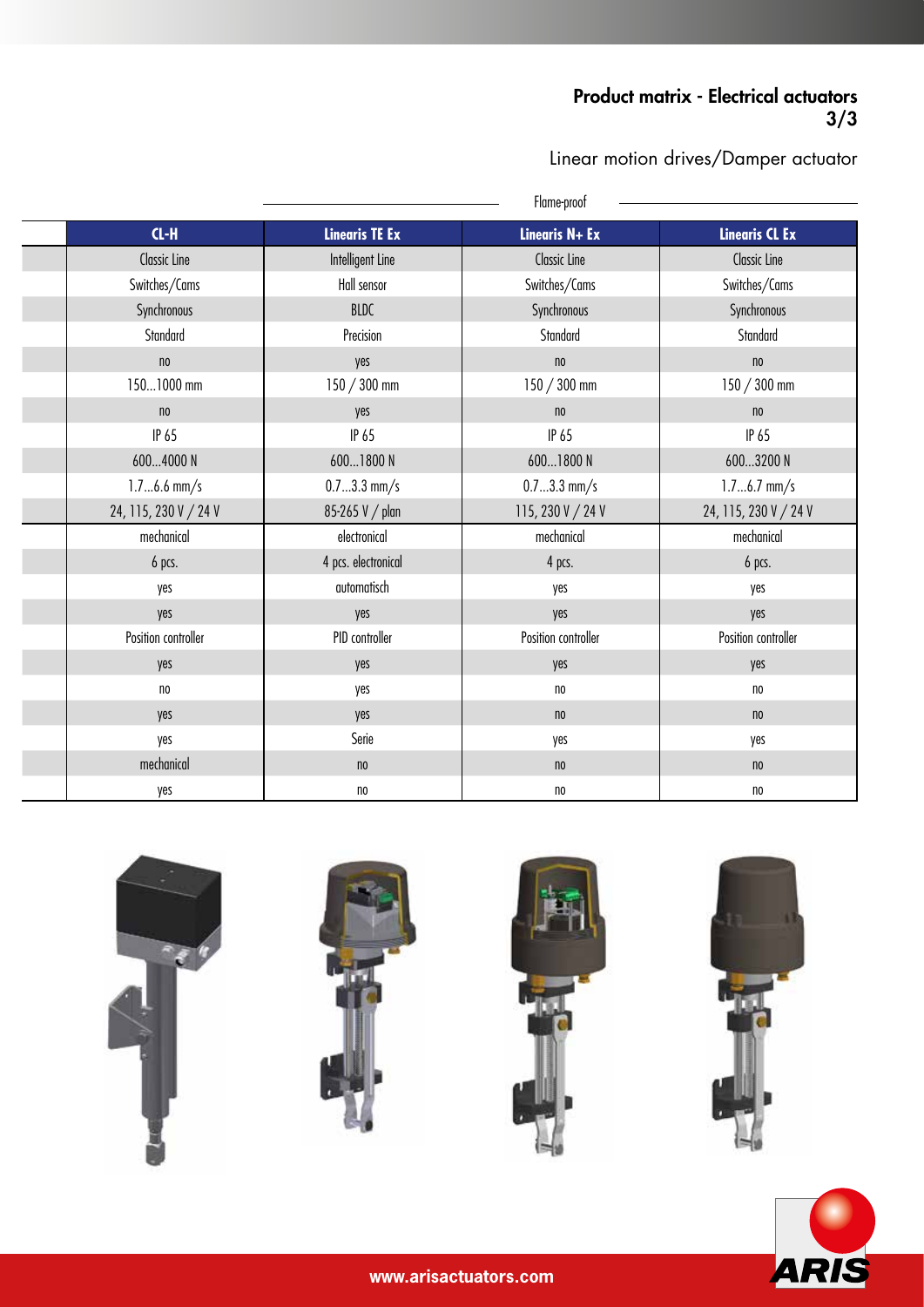# Customized solutions

**ARIS Stellantriebe GmbH is your reliable partner for special and project solutions. Let us advise you which drives or fittings are basically suitable for your needs and how these can be customized for your project.**

In addition to the standard output shafts for electric drives (cross bore, feather key and inner four-square) we will manufacture shaft forms in any type and size upon your request. We can accommodate your needs accordingly to the choice of material. If you order a complete unit (motor + fitting), the adjustment of the output shaft to the actuator is performed directly in our assembly department.

In our Intelligent Line, travel times, torque and control curves can be programmed individually by the electronic drive control. This programming is made during production of the drive, but can be changed later. That makes it possible to realize easy and fast various regulating scenarios with only one drive type.

For our products, we consistently use high quality materials. If you require special materials for the mechanical parts for your project, please contact our design team which is here to clarify the requirements and details with you.

Our drives come with three cable entries for the supply-voltage or control as standard. If you require special plugs for connections, we can provide plugs and adapter in any kind. These are installed directly during production of the drive or you can get the





Customized design with base plate

special connectors delivered separately for self-assembly.

The drive housing and cover are tuned to the technology built inside the drive. As part of an OEM solution or for special housing adaptations, we offer special solutions too. Color, material and shape can be customized to your project.

The drive type LINEARIS is available as standard with the stroke length of 150 mm and 300 mm. By our flexible component production and assembly in our factory, we can implement any other stroke millimeter exactly. For the motorization and control of customized LINEARIS drives, please contact us also for advice.

You will find our industrial valves in our catalogue in many different shapes, sizes and materials. We can adapt the valves RD-K, L5-RD, L6-FD, HT-L, HT2-B and BARI from the ground up to suit your requirements - here any designs, sizes and various materials are possible. Whether round or rectangular, swing-through or with stop, with and without gasket, as blind version or with connecting rods ... anything is possible.

Of course all special solutions are tested for proper functionality and packed safely for shipping.

#### **Many special solutions are possible for ARIS products - contact us!**

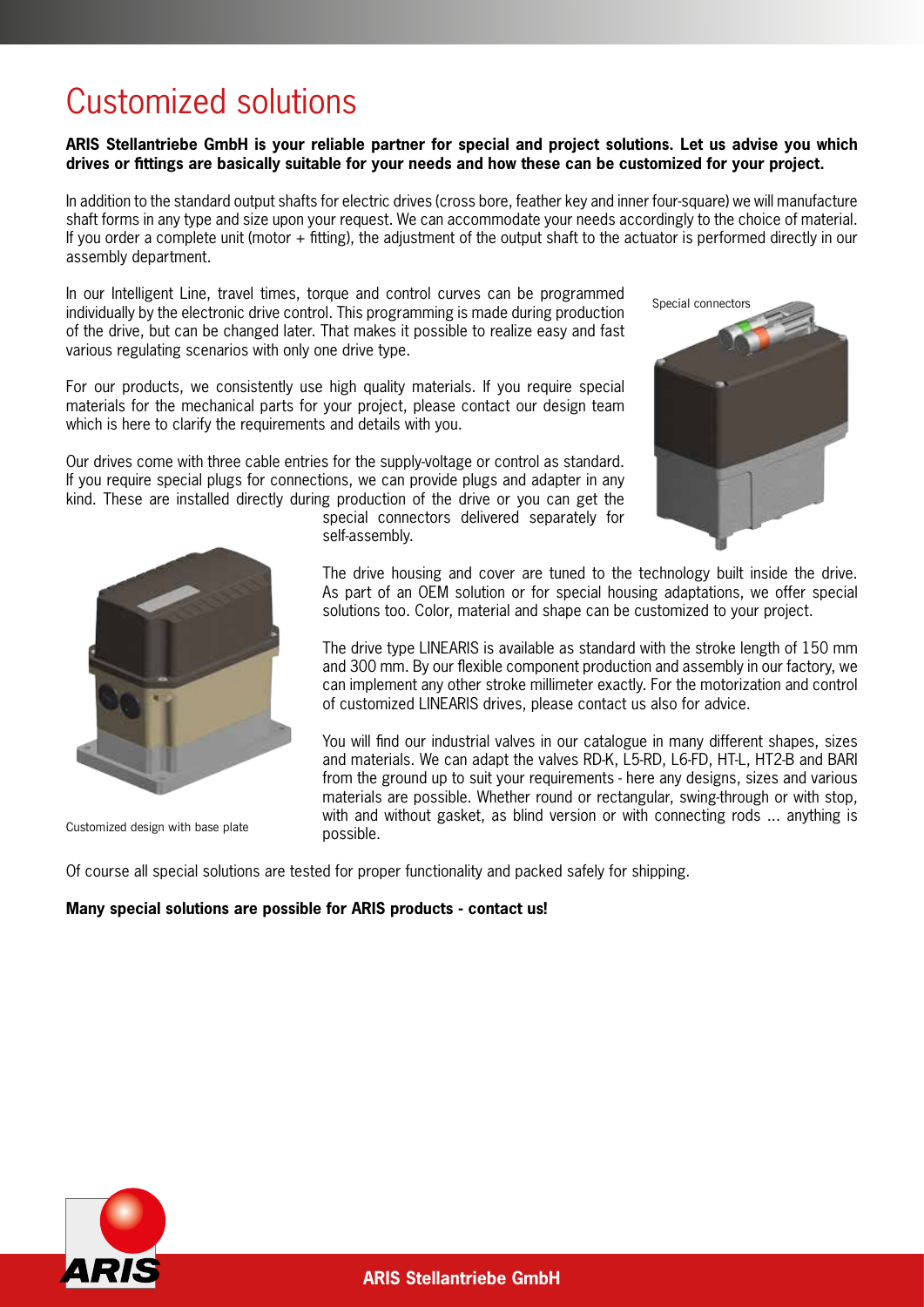# **Pneumatic actuators**

- Housing anodized aluminum
- Connections acc. DIN/ISO/NAMUR<br>• Settable travel stops
- Settable travel stops
- Pre-stressed protected springs
- Position indicator
- SIL2 approved



The ARIS pneumatic part-turn actuators provide a uniform torque in a sleek case that is used both for the double and single acting. The pneumatic actuators are available with a variety of accessories and various options. We supply the drives individually or directly on a fully assembled fitting.

## **Industrial valves**

- Ring-type valves
- Gas regulating valves
- Air valves
- Shut-off valves
- High tempertaure valves
- Ball valves
- Mixing valves

In addition to our electric and pneumatic actuators, we also offer an extensive range of industrial valves. These are available individually or as a complete unit already with mounted electric or pneumatic actuator.

# Complete valves

At ARIS you get high quality electric and pneumatic actuators and robust industrial valves. Products for self-assembly or replacement drives and accessories are available separately. Of course we also pre-assemble your order in our factory. This saves you from time-consuming material handling and assembly on site and the unit is ready for use and installation directly into the piping system. The prefabricated complete fittings are pre-adjusted to the required parameters and tested for proper functionality. Packed safely for transport and adequately documented, we will send the complete unit to your desired delivery address ... worldwide!